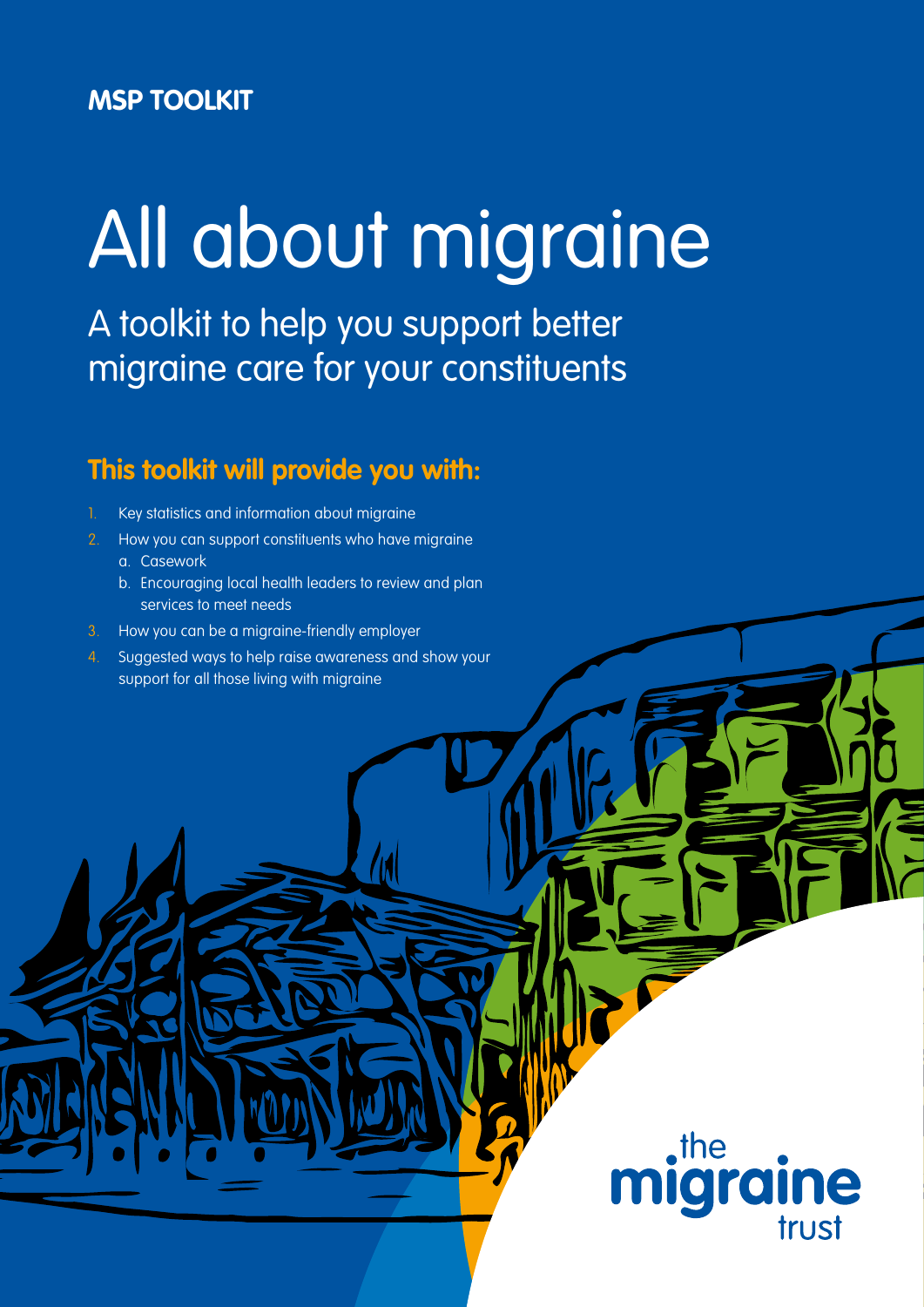**The Migraine Trust is dedicated to helping people impacted by migraine, an often-misunderstood condition affecting one in seven people. We are the only UK migraine charity providing information and support, campaigning for awareness and change, and funding and promoting research. This toolkit is designed to empower parliamentarians to support constituents living with migraine and to campaign for change.**

# 1. Key statistics and background of migraine

#### **What is migraine?**

Migraine is much more than a headache. Migraine is a severe and painful longterm brain condition. If someone has migraine they will have migraine attacks, which can be a whole-body experience.

Common symptoms of an attack can include: head pain; problems with sight such as seeing flashing lights; being very sensitive to light, sounds and smells; fatigue; and feeling sick and being sick. However, different people get different symptoms. When someone has a migraine attack, they may not be able to function normally. Migraine attacks usually last for between four hours and three days. Most people don't have any symptoms in between migraine attacks.



#### **Who gets migraine?**

- Around one in seven people get migraine 780,000 in Scotland and over 10 million in the UK. This is greater than the number of people living with diabetes, asthma, and epilepsy combined.
- Migraine is the third most common disease in the world.
- 10% of school age children in the UK are affected, along with 28% of adolescents.
- People can be affected by migraine at any age.
- Migraine is more common in women than in men lifetime prevalence has been reported as 33% in women and 13% in men. This is likely a result of hormonal factors, genetic differences and potential under-reporting among men.

**One in seven people in the UK live with migraine. That's around 10,600 in every Scottish** 

**Parliament constituency or over 97,000 per electoral regioni**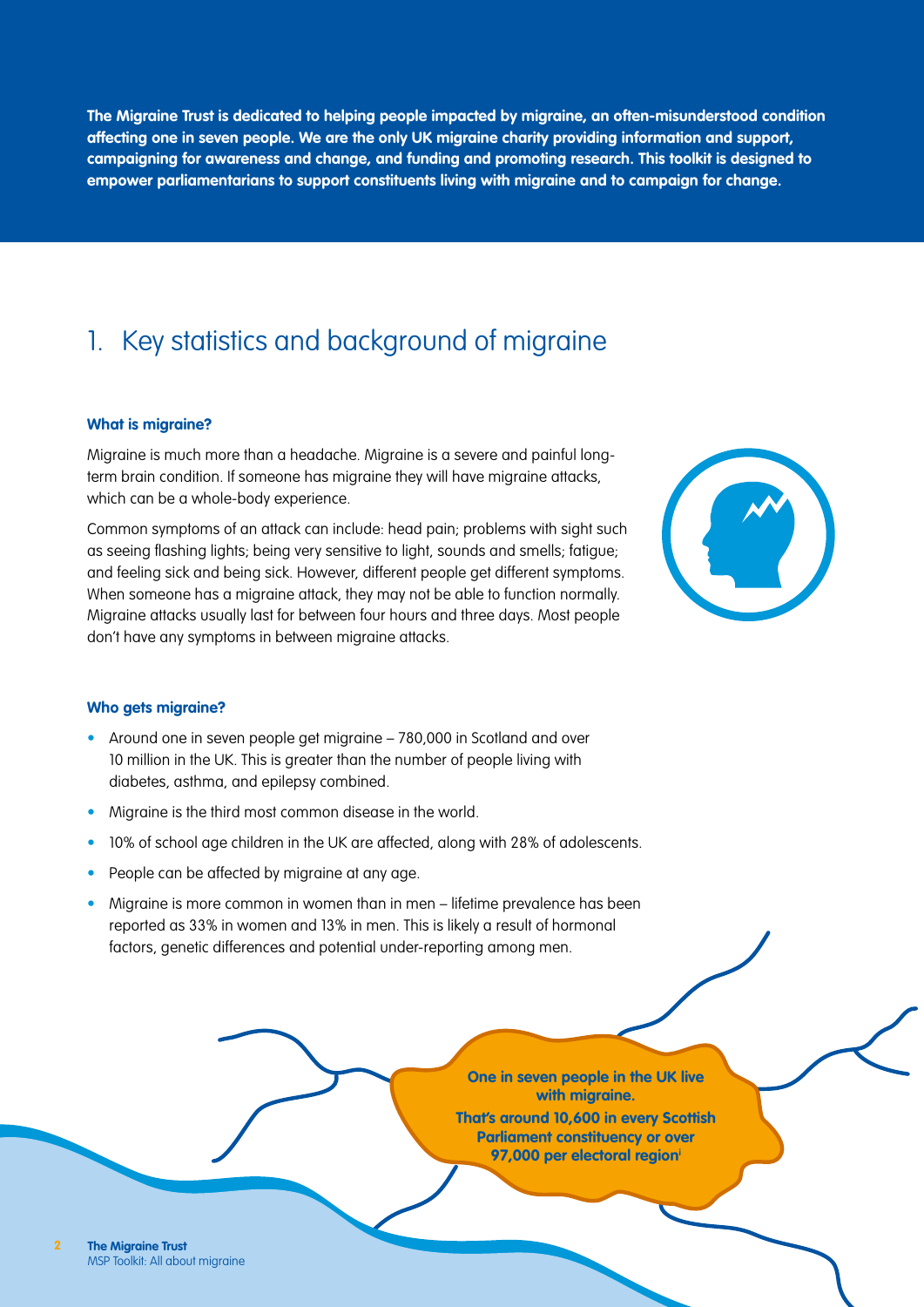#### **What impact does it have?**

- UK-wide, migraine accounts for an estimated 43 million lost workdays per year<sup>ii</sup> and 16,500 emergency healthcare admissions for headaches and migraine attacks.iii
- Migraine is the most common neurological reason for consulting a GP, accounting for 2.5 million appointments or around 4.4% of all consultations in primary care every year.
- The most recent estimates of the healthcare and productivity costs to the UK economy placed the impact at up to £10 billion per year.iv
- People living with migraine commonly have other long-term mental and physical health conditions, meaning that they may have an even greater burden of ill health to cope with.
- For many people, the severity and frequency of their migraine attacks impacts their ability to work, socialise and care for dependents, and has a serious impact on their mental health.

#### **How can migraine be treated?**

Migraine treatment usually includes acute treatment such as painkillers, antisickness medication and specially-designed triptans to stop or shorten an attack, but people experiencing more than four attacks a month can ask their GPs about daily preventive treatment. GPs can support most people with migraine to manage their condition with, for example, migraine diaries, or refer them onto further treatments including Botox and Greater Occipital Nerve (GON) block injections.

If three previous treatments have failed, patients can then also be prescribed a new type of preventative drug called calcitonin gene-related peptide monoclonal antibodies (CGRP mAbs) - the first specifically developed for migraine. Several of these drugs are now available on the NHS, having been approved by NICE in England and Wales and by the Scottish Medicines Consortium (SMC).

However, CGRP mAbs are only currently prescribed by headache specialists and some consultant neurologists, so patients must exhaust other treatment options first. At The Migraine Trust we hear from many patients who struggle to get access to these drugs even after having gone through all this and our research report, **[Dismissed for too long](https://migrainetrust.org/wp-content/uploads/2021/09/Dismissed-for-too-long_Recommendations-to-improve-migraine-care-in-the-UK.pdf)**, highlighted patchy access across the country.







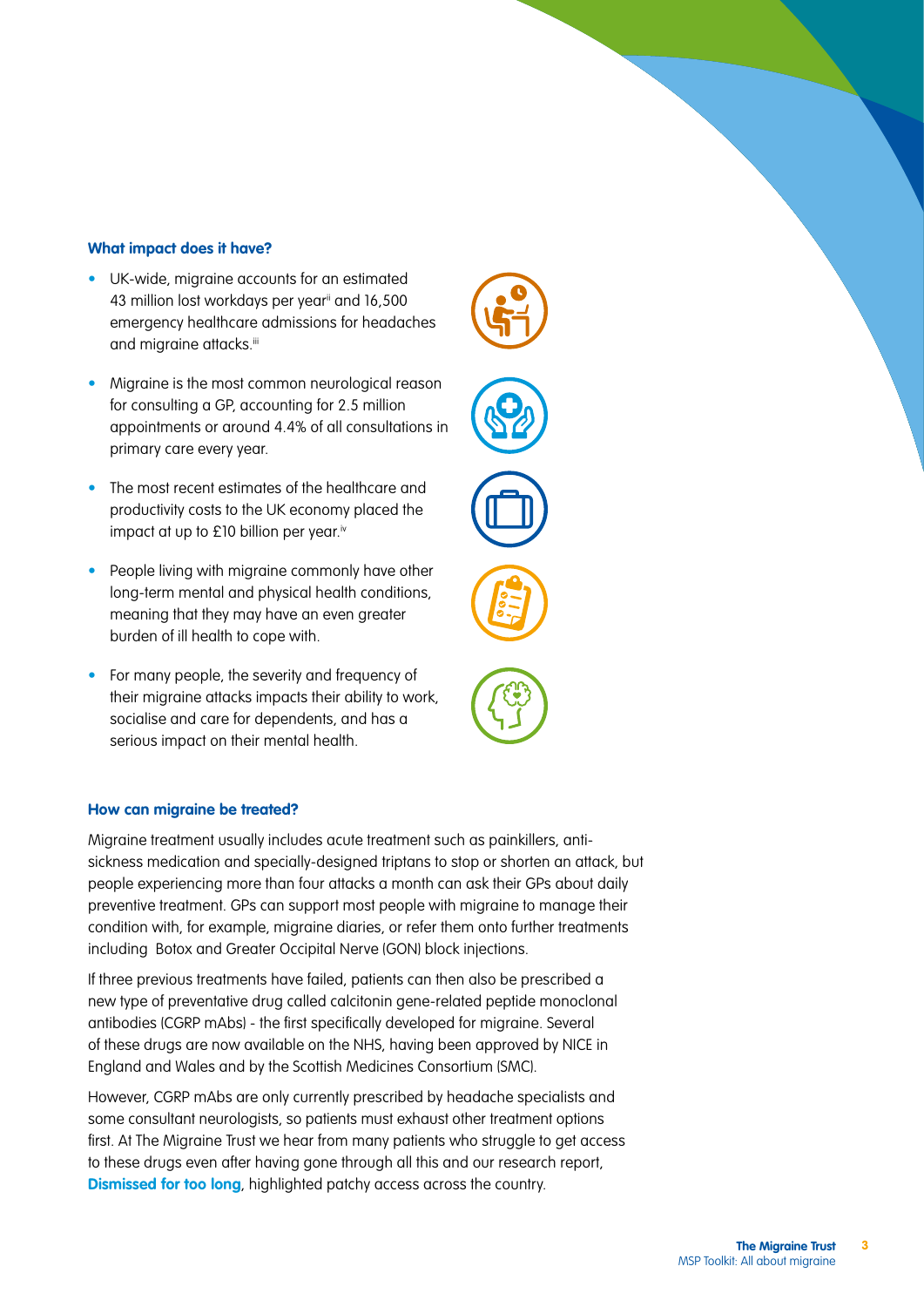### 2. How to support constituents affected by migraine

With one in seven living the condition, you may be contacted by constituents who are concerned about the care they are receiving for migraine, in particular if they are having problems receiving a correct diagnosis or accessing treatments that they are eligible for.

Patients in Scotland are eligible for SMC-approved CGRP treatments and a majority of Scottish health boards report providing them, but some patients still report having problems accessing them. NHS Scotland is not bound to provide the treatment the SMC recommends in the same way England and Wales are with NICE, but it is generally expected that if a treatment is advised then it will be provided. We also hear from people who are waiting many months to see a specialist.

A 2019 community survey by The Migraine Trust found only about a third of people were diagnosed on their first visit – this fell to 20% of respondents from Black, Asian and minority ethnic backgrounds.

Of those who had been diagnosed, half (51%) had waited more than a year for their diagnosis.

A 2021 survey by The Migraine Trust found over half (52%) of respondents who had experienced a migraine attack in the past had not been diagnosed with migraine by a doctor.

29% had to see a health professional at least five times before they received a correct diagnosis, including 41% of Black, Asian and minority respondents.

Findings from our report Dismissed for too long.<sup>v</sup>

#### **Casework**

If constituents contact your office or present at your surgeries about difficulties navigating their local health system and securing the diagnosis and treatment they need, you could write to the local GP surgery or the Health Board to investigate.

If constituents are facing issues with their employer due to their migraine, you can recommend our **[Migraine: Help at Work toolkit](https://migrainetrust.org/wp-content/uploads/2021/04/Migraine_Help-at-work-toolkit.pdf)** for advice.

Your staff can also call or refer constituents to The Migraine Trust's **[Freephone](https://migrainetrust.org/what-we-do/our-information-and-support-service/)  [Helpline](https://migrainetrust.org/what-we-do/our-information-and-support-service/)** at 0808 802 0066. This is open 10am–2pm, Monday to Friday.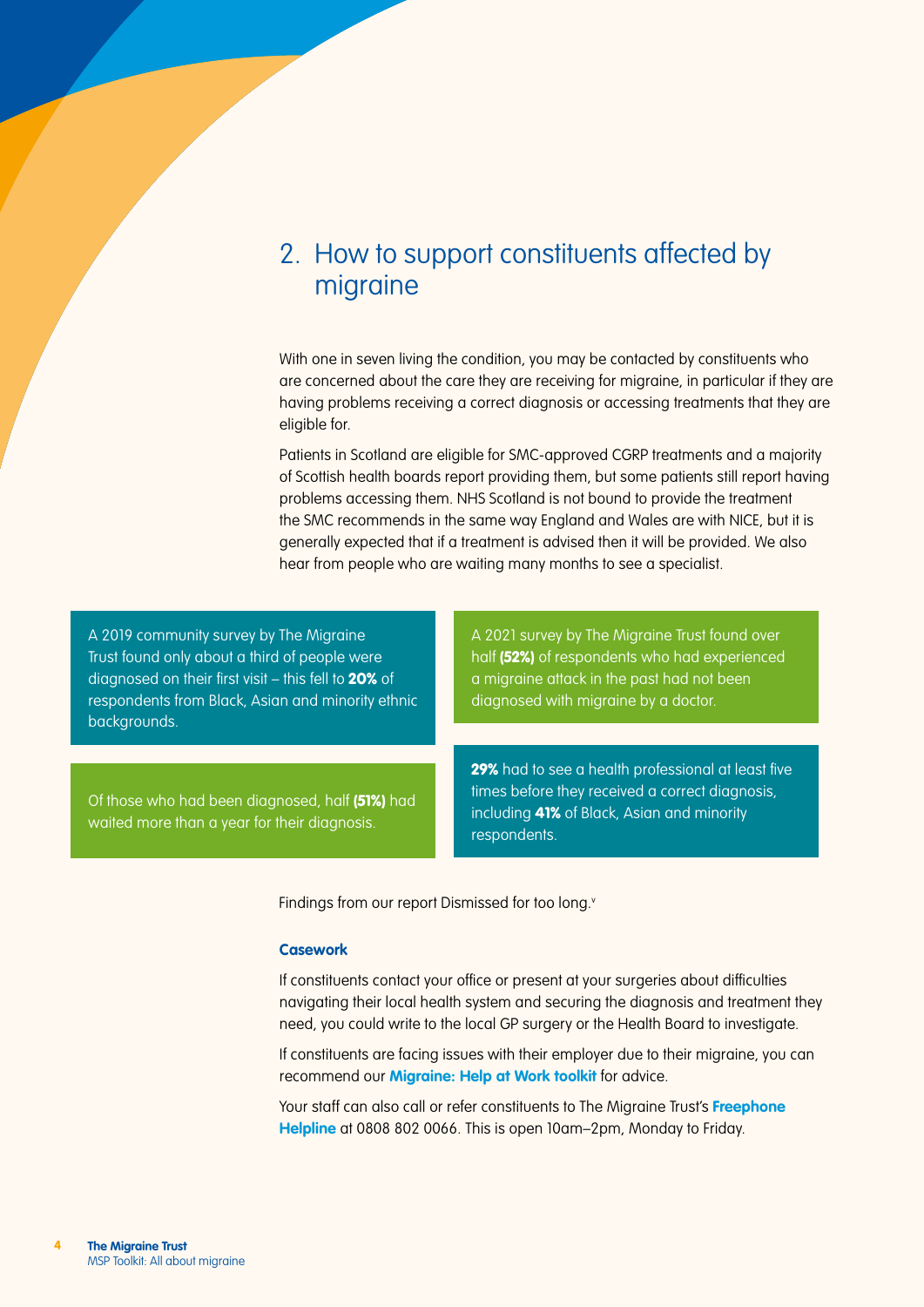Outside of these hours you can leave a message and we will call you back within 48 hours (excluding weekends and bank holidays).

You can also contact your local health leaders to ensure that they are taking a strategic approach to understanding and meeting the needs of people with migraine in your area.

#### **Encourage local health leaders to review and plan services to meet needs**

You can write to your local Health Board to ask them how they ensure that they are working together to assess and meet migraine needs within the area.

If you would like a template letter from The Migraine Trust to do this, please email **[campaigns@migrainetrust.org](mailto:campaigns%40migrainetrust.org?subject=)**. You could also convene a roundtable with local health officials and people affected by migraine to discuss migraine care and support in your area.

We know that migraine care is uneven across both Scotland and the UK. For example, through our FOI research we found:

- Four out of 14 Scottish health boards (29%) do not have a specialist headache clinic.
- While Scotland performs better than other parts of the UK on the number of Full-Time Equivalent (FTE) headache specialist doctors employed, the number varied widely between boards.
- Waiting times in boards for migraine care ranged from 3-4 weeks in Greater Glasgow and Clyde to 22 weeks in Grampian.
- At least six boards reported that COVID-19 had affected services provided by their clinic – mostly this entailed a shift to virtual appointments over face-to-face, but botox treatment was identified as being particularly affected by COVID-19 pressures.

Showing your interest in optimal services locally by writing to your Health Board will help ensure services are reviewed and gaps addressed.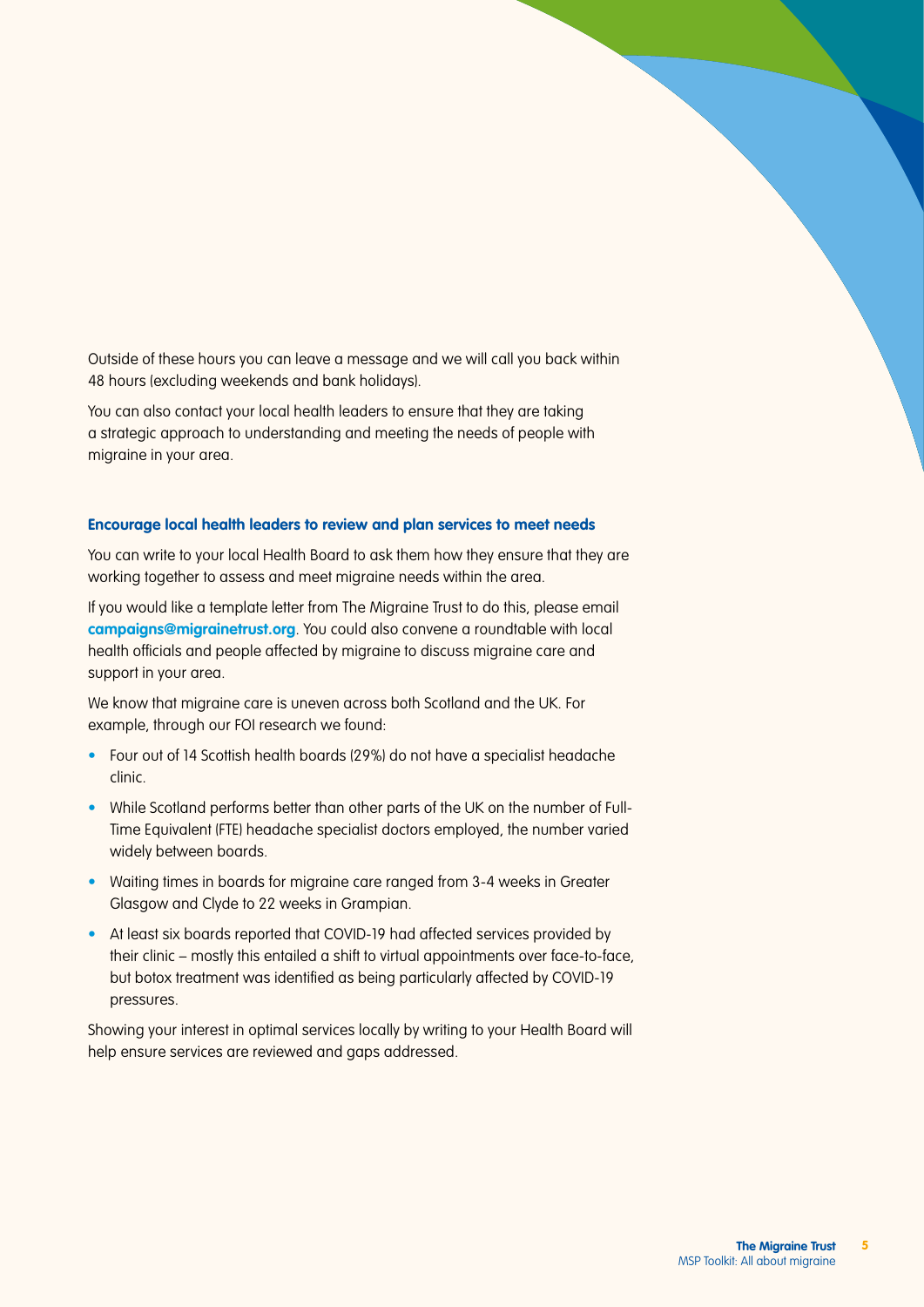# 3. How to be a migraine-friendly employer

"Migraine is more than just a headache and too many of my constituents are forced to fight for a correct diagnosis and the treatment they are eligible for. I've been fortunate that my GP has helped me manage my own migraines, but it shouldn't be down to luck. I'm speaking out to help end the stigma." **Monica Lennon MSP**

Migraine is most common among adults of working age. It can impact working life - migraine/chronic headache was found to be the second-most frequently identified cause of short-term absence for non-manual employees.

However, this impact can be significantly reduced if people with migraine are supported at work. People with migraine often need very little help from their employer, but this small amount of support can be decisive in enabling them to work effectively with migraine. By contrast, not receiving support from their employer or feeling stigmatised in the workplace can have very serious consequences for people with migraine.

Along with constituents, migraine may well affect members of your own staff. Statistically, it will almost certainly affect colleagues of yours in the chamber. As in so many other areas of public life, elected representatives have the opportunity to be standard-bearers in society for how we can best support those affected by migraine.

Steps you could take could include:

- Ensuring your staff feel they can tell you, and keep you updated with how their condition develops – this can seem like a daunting thing to do for them initially, especially since there is so much misunderstanding and stigma surrounding the condition.
- Making reasonable adjustments for staff with migraine following discussions with them.
- Sharing good practice with other elected officials' offices, both to learn from them and to promote what has worked in your office in terms of supporting staff.

The impact of migraine on employment is a huge issue for people with migraine and The Migraine Trust. We understand that even with a supportive employer and the above in place, difficulties at work because of migraine may still occur. This is why our **[Migraine: Help at Work toolkit](https://migrainetrust.org/wp-content/uploads/2021/04/Migraine_Help-at-work-toolkit.pdf)** has information, resources and tools to inform and support people to understand and exercise their rights at work.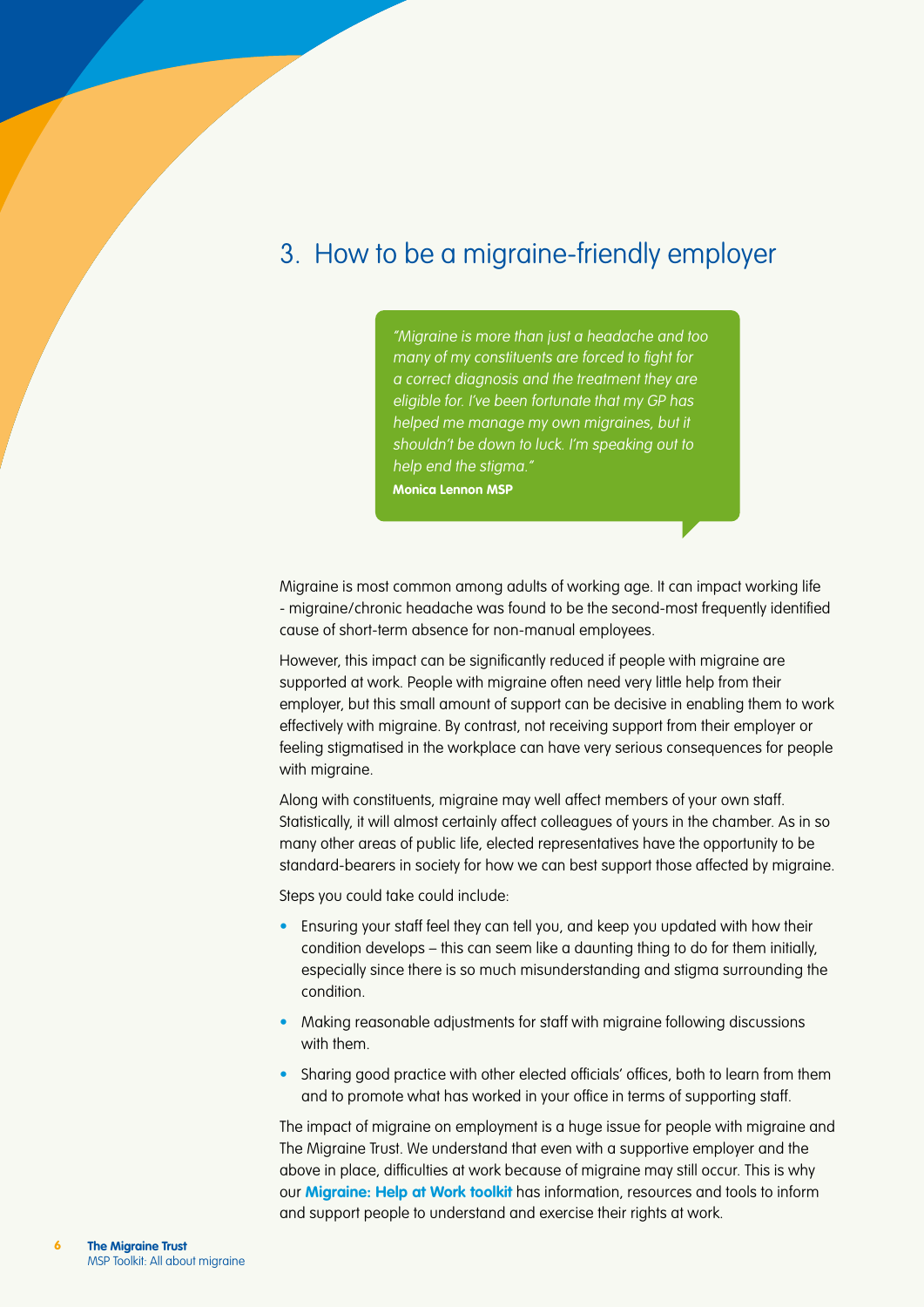# 4. Suggested ways to help raise awareness and show your support for all those living with migraine

You can help us to bust myths, reduce stigma, and help ensure people are correctly diagnosed. Here are some suggested social media posts:



I support @MigraineTrust's call for #bettermigrainecare for the 1 in 7 people affected. I will work with our local NHS to ensure people get the treatment they are entitled to, and I support making the Scottish Parliament a #migrainefriendly place to work. **<https://bit.ly/3GuLhps>**



I am supporting @The Migraine Trust's call for #bettermigrainecare. 1 in 7 people live with migraine and it severely impacts how they live and work, but research shows access to the care people are entitled to is patchy across the UK.

I will be working with local NHS leaders in [area] to ensure proper access to treatments for my constituents affected by migraine.

I also support making the Scottish Parliament a #migrainefriendly place to work, as an example of how we must all support people living with migraine and lift the stigma they face.

#### **[migrainetrust.org/campaigns/better-migraine-care/](https://migrainetrust.org/campaigns/better-migraine-care/)**

You can also support constituents affected by migraine by working with The Migraine Trust to write letters or submit parliamentary questions to relevant ministers, and by supporting Migraine Awareness Week in September.

If you have any questions about how to promote better migraine care or would like to work with us, contact our policy and public affairs team at **[campaigns@migrainetrust.org](mailto:campaigns%40migrainetrust.org?subject=)**.

If members of your staff or constituents would like direct advice on an issue with migraine, they can contact The Migraine Trust Helpline on 0808 802 0066 (Mon-Fri, 10am-2pm). Outside of these hours they can leave a message and we will call back within 48 hours (excluding weekends and bank holidays). People can also contact us 24/7 via our **[online contact form](https://migraine2020.wpengine.com/contact-us/)** or email **[info@migrainetrust.org](mailto:info%40migrainetrust.org?subject=)**. We aim to respond to all online and email contacts within five working days.

iii NHS. (1 January 2020). 'Improved NHS migraine care to save thousands of hospital stays'. Available from: <https://www.england.nhs.uk/2020/01/improved-nhs-migraine-care/> iv The Migraine Trust (2020) What is the impact of migraine in the UK? Rapid research review. Available from: [https://migrainetrust.org/wp-content/uploads/2021/08/State-of-the-Migraine-](https://migrainetrust.org/wp-content/uploads/2021/08/State-of-the-Migraine-Nation-impact-rapid-review.pdf)

**7**

Approximate, based on national impact. The Migraine Trust. (2020). Who is living with migraine in the UK? Population rapid research review. Available from: [https://migrainetrust.org/wp](https://migrainetrust.org/wp-content/uploads/2021/08/State-of-the-Migraine-Nation-population-rapid-review.pdf)[content/uploads/2021/08/State-of-the-Migraine-Nation-population-rapid-review.pdf](https://migrainetrust.org/wp-content/uploads/2021/08/State-of-the-Migraine-Nation-population-rapid-review.pdf)

The Work Foundation. (2018). Society's headache: The socioeconomic impact of migraine. Available from: [https://www.lancaster.ac.uk/media/lancaster-university/content-assets/documents/](https://www.lancaster.ac.uk/media/lancaster-university/content-assets/documents/lums/work-foundation/SocietysHeadacheTheSocioeconomicimpactofmigraine.pdf) [lums/work-foundation/SocietysHeadacheTheSocioeconomicimpactofmigraine.pdf](https://www.lancaster.ac.uk/media/lancaster-university/content-assets/documents/lums/work-foundation/SocietysHeadacheTheSocioeconomicimpactofmigraine.pdf)

[Nation-impact-rapid-review.pdf](https://migrainetrust.org/wp-content/uploads/2021/08/State-of-the-Migraine-Nation-impact-rapid-review.pdf) v The Migraine Trust (2021). Dismissed for too long: Recommendations to improve migraine care in the UK. Available from: https://migrainetrust.org/wp-content/uploads/2021/09/Dismissed-for [too-long\\_Recommendations-to-improve-migraine-care-in-the-UK.pdf](https://migrainetrust.org/wp-content/uploads/2021/09/Dismissed-for-too-long_Recommendations-to-improve-migraine-care-in-the-UK.pdf)